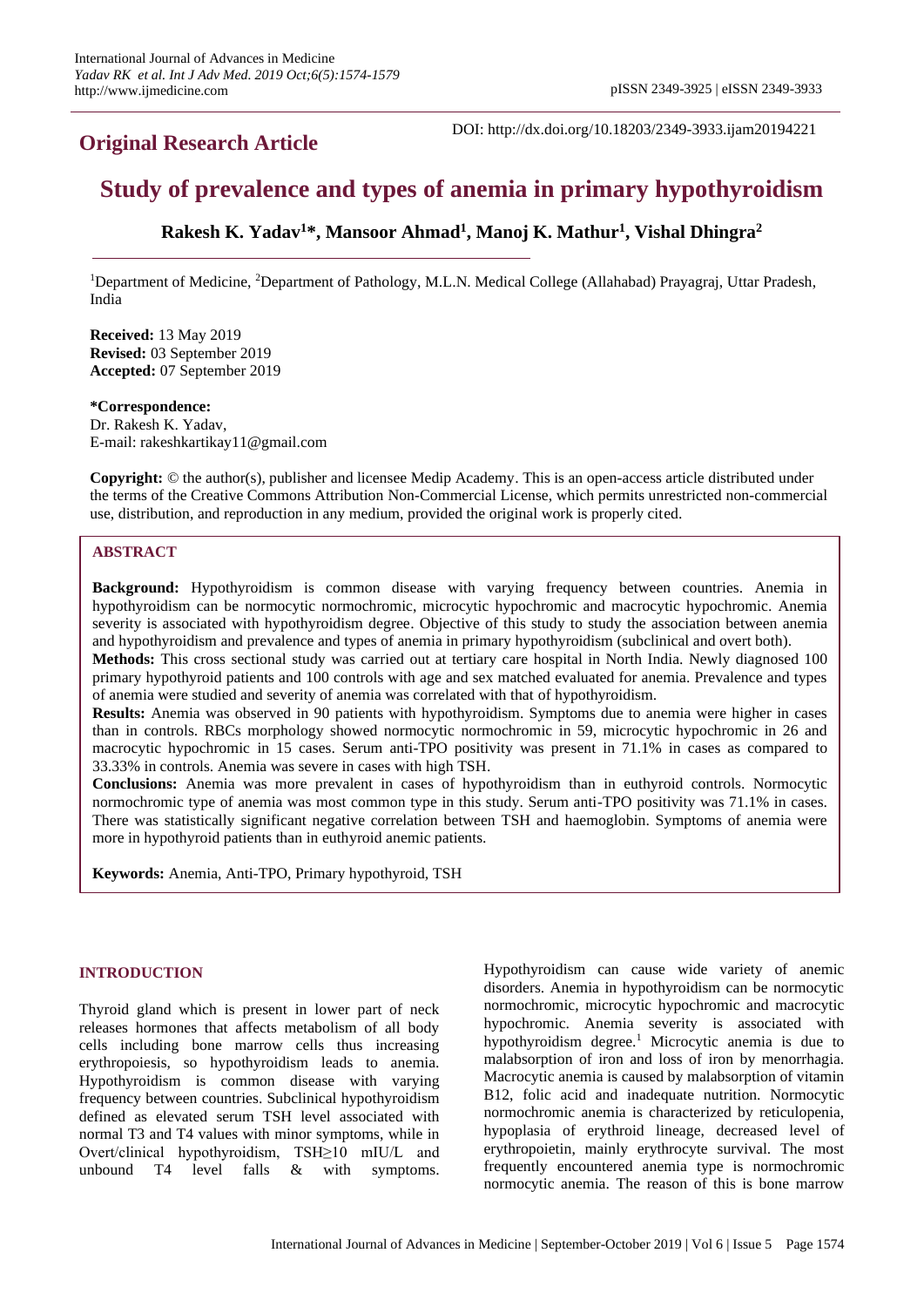repression due to thyroid hormone deficiency as well as lack of erythropoietin production arising from reduction in need of  $O<sub>2</sub>$ . Sympathetic system symptoms like anxiety, palpitations, irregular heartbeats etc. may worsen on treatment with thyroxine if patient is iron deficient.<sup>2</sup> Thyroid hormones also increase. 2,3 DPG (diphosphoglycerate) levels assisting in the transmission of oxygen into the tissues.<sup>3,4,5</sup> Erythrocyte life cycle in hypothyroidism is normal, and there is hypoproliferative erythropoiesis.<sup>6</sup> Pernicious anemia caused by failure of vit B12 absorption in hypothyroidism or due to associated autoimmune conditions like celiac disease. In hypothyroidism there is menorrhagia, reduced iron/B12/folate absorption, are causes of anemia. According to data of WHO, anemia prevalence is 24.8% throughout the world and it is more frequent in underdeveloped countries. Prevalence of anemia in subclinical and overt hypothyroid group was 26.6% and 73.2% respectively. Thus, frequency of anemia in subclinical hypothyroidism is higher than that of general population. Aim of this study to study the prevalence and types of anemia in primary hypothyroidism (subclinical and overt both).

# **METHODS**

# *Materials*

The cross sectional study was conducted at Moti Lal Nehru Medical College, Prayagraj (Formerly Allahabad) and its associated hospital, Swaroop Rani Nehru Hospital from September 2017 to August 2018.

# *Case selection*

Patients (both male and female) age >18 years attending Medicine OPD in MLN Medical College Prayagraj (Formerly Allahabad) was the source of the data.

#### *Inclusion criteria*

• All individuals aged between 18 to 60 years of either sex with newly diagnosed case of subclinical and overt primary hypothyroid patients were included in study.

# *Exclusion criteria*

- Patients previously diagnosed with anemia or on treatment for anemia (based on history)
- Patients taking treatment for thyroid disorders (based) on history)
- Pregnant patients

# *Methodology*

The study protocol was explained to all participants and written informed consent was taken in both English and Hindi. Approval for the study was obtained from the Ethics Committee in the institution. A detailed history, a thorough clinical examination and investigations were

done for evaluation of anemia. Complete blood count (CBC) and peripheral smear examination were the basic investigations for anemia. Height and body weight were measured using a digital scale, and body mass index (BMI) was calculated as follows:

 $BMI = body weight in (kg)/height<sup>2</sup> in (meter).$ 

*Anemia was classified according to (WHO Classification):* 

- Mild Hb 10 to 12 gm%
- Moderate Hb 8 to 10 gm%
- Severe  $Hb < 8$  gm%.

The study population was investigated for the following parameters: Complete blood count (CBC) and peripheral smear examination were the basic investigations for anemia. Based on the RBC morphology they were divided into the following groups and the specific investigations were carried out to determine the etiology of anemia.

Normocytic normochromic: coombs test (to rule out autoimmune etiology)

Microcytic hypochromic: stool for occult blood, upper gastrointestinal endoscopy (wherever indicated), Complete iron profile (to rule out iron deficiency)

Macrocytic hypochromic: Vitamin B12 levels and serum folate level. Test for anti-parietal cell antibodies was not done.

Estimation of serum anti-TPO antibodies in addition to the thyroid function test (T3, T4, and TSH), GBP with reticulocyte count, complete iron Profile and serum Vit. B12 & Folic Acid was carried out in both the groups.

The collected data was analyzed by applying appropriate statistical tests- chi square test, (with continuity correction for all tables (2×2) and fisher exact test (for all 2×2 tables where p-value of chi-square test is not valid due to small counts), unpaired t-test (if data passes normality test), mann-whitney test (if data fails normality tests)**.** 

# **RESULTS**

A total of 100 patients and 100 controls were selected for the study. The mean age was 33.70±years for the cases and 34±8 years for the control group. On comparing it was found that age of the two groups in the study was comparable  $(p=$ 0.7916). Amongst the cases, males were 12% and females were 88%. Controls had 15% males and 85% females. Thus, both the groups were comparable regarding the sex distribution. The mean socioeconomic status of both the groups was comparable with predominance of the middle class (Table 1) (Figure 1).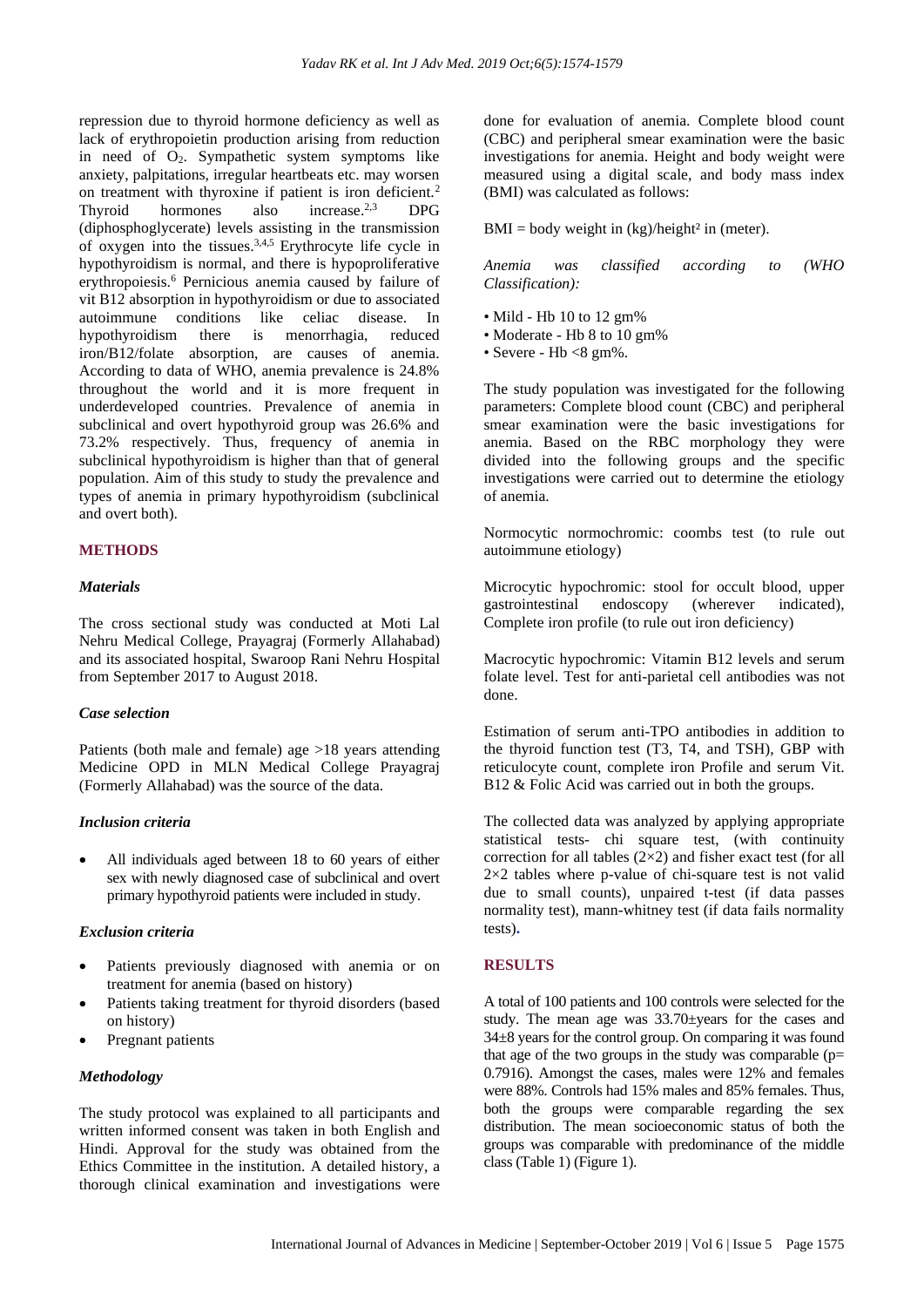

#### **Table 1: Base line Characteristics.**

# **Figure 1: Gender wise comparison between case and control.**

In the cases, 89% patients had complaints of fatigue, while in the control group 12% of the participants had complaints of fatigue. On comparing it was found that fatigue occurs significantly higher in the cases than in the controls (p=.001). Dyspnea on exertion was present in 76% cases and 7% of the controls. On comparing it was observed that the dyspnea on exertion was significantly higher in the cases than in the controls (p=.001). Generalized weakness was present in the 93% cases and 5% of the controls. (Table 2).

#### **Table 2: Symptoms.**

| <b>Parameters</b> | <b>Case (100)</b> | Control (100) | p value |
|-------------------|-------------------|---------------|---------|
| Fatigue           | $Y-89(89%)$       | $Y-12(12%)$   | 0.001   |
|                   | $N-11(11%)$       | N-88 (88%)    | (<0.05) |
| Dyspnea on        | $Y - 76(76%)$     | $Y-7(7%)$     | 0.02    |
| Exertion          | $N - 24(24%)$     | N-93 (93 %)   | (<0.05) |
| Generalized       | $Y-93(93%)$       | $Y-05(05%)$   | 0.001   |
| Weakness          | $N-7(7%)$         | $N - 95(95%)$ | (<0.05) |

The hemoglobin level in the cases and controls was  $10.13\pm1.09$  gm/dl and  $12.32\pm0.82$  gm/dl respectively. On comparing it was observed that the hemoglobin was significantly lower in the cases as compared to the controls (p=.0001) (Table 3).

#### **Table 3: Haemoglobin.**

| <b>Parameters</b> | Case<br>(100)    | <b>Control</b><br>(100) | <b>p</b> value                   |
|-------------------|------------------|-------------------------|----------------------------------|
| Hb                | $10.13 \pm 1.09$ |                         | $12.32 \pm 0.82$   0.0001(<0.05) |

Hb is significantly lower in the cases as compared to the controls. Out of 100 cases included in the study, 59%

cases had normocytic normochromic RBCs morphology. Microcytic hypochromic morphology was observed in 26% cases and 15% had macrocytic morphology (Figure 2). However, in control population it was found that 95% normocytic, 2% had microcytic and 3% had macrocytic morphology (Figure 3).



**Figure 2: RBC morphology in hypothyroid patients with anemia.**



# **Figure 3: RBC morphology in control population with anemia.**

It was observed that in cases 90% were found to be anemic and 10% were non anemic, while in control group 18% were found to be anemic and 82% were non anemic (Table 4, Figure 4).



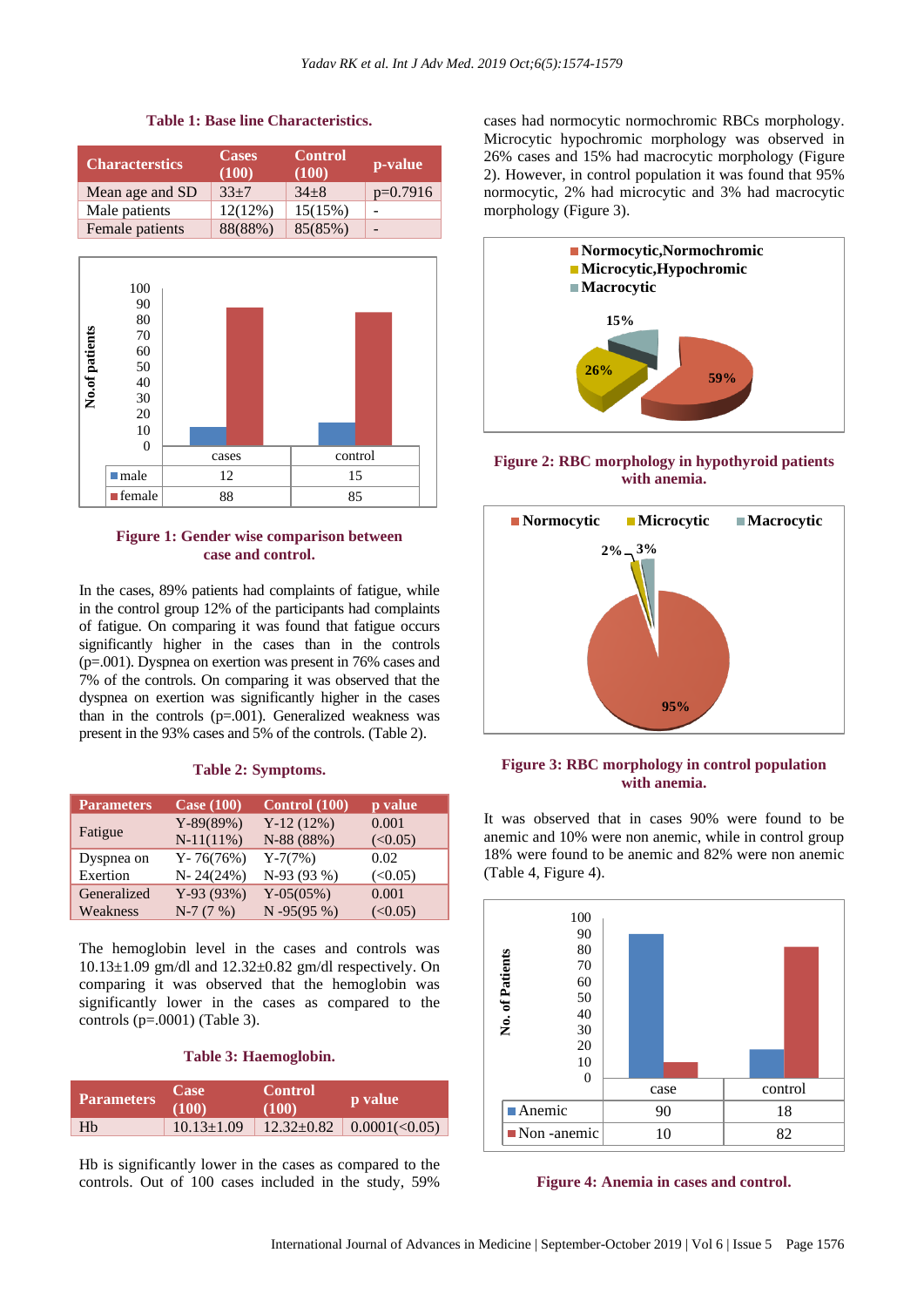**Table 4: Anemia in cases and control.**

| Case     | <b>Anemia</b> | <b>Non-anemic</b> |
|----------|---------------|-------------------|
| 100      | 90            | 10                |
| Control  | Anemia        | Non-anemic        |
| $\Omega$ | 18            |                   |

Total number of cases with hypothyroidism was 100 in our study & out of these 90 (90 %) patients had anemia and in anemic group 64 patients (71.1%) had anti-TPO positive antibodies while 26 patients (28.8%) were negative for anti-TPO antibodies (Table 5, Figure 5).

**Table 5: Anti TPO in cases and control with Anemia.**

|                   | <b>Case</b>  | <b>Control</b> | <b>Total</b> |
|-------------------|--------------|----------------|--------------|
| Anti TPO positive | $64(71.1\%)$ | 6(33.33%)      | 70           |
| Anti TPO negative | 26(28.8%)    | $12(66.66\%)$  | 38           |
| Total             | 90           | 18             | 108          |



# **Figure 5: Anti TPO positivity in cases and control with Anemia.**

The serum T3 level (ng/dl) in the cases and controls was  $2.06\pm0.63$  and  $2.44\pm0.61$  respectively. On comparing it was observed that the serum T3 level in the two groups were comparable to each other. The serum T4 level (ng/dl) in the cases and controls was 1.26±0.42 and 1.15±0.242 respectively. On comparing the serum T4 level of the two groups were comparable to each other. The serum TSH level (mIU/mL) in the cases and controls were  $28.44\pm9.32$  and  $3.47\pm0.62$ , respectively. On comparing it was found that the serum TSH level were significantly higher in the cases as compared to that of controls (p=0.0001) (Table 6).

Out of 26 microcytic patients in case 15 had iron deficiency and out of 2 microcytic patients in control group, none had iron deficiency anemia (Table 7).

Out of 15 macrocytic patients, in cases, 12 had Vit B12 deficiency, while out of 3 macrocytic patients in control group 1 patient had Vit B12 deficiency (Table 8).

#### **Table 6: TSH of case and control.**

| <b>Parameters</b> | Case $(100)$     | <b>Control</b><br>(100) | p value                                                                                             |
|-------------------|------------------|-------------------------|-----------------------------------------------------------------------------------------------------|
| <b>TSH</b>        | $28.44 \pm 9.32$ | $3.47 \pm 0.62$         | 0.0001(<0.05)<br>TSH is<br>significantly<br>higher in the<br>cases as<br>compared to<br>the control |

#### **Table 7: Serum Iron of Case and Control.**

|                 | No. of<br>patient<br>(microcytic) | No. of patients<br>having iron<br>deficiency | Percentage |
|-----------------|-----------------------------------|----------------------------------------------|------------|
| Case<br>(100)   | 26                                | 15                                           | 57.69%     |
| Control<br>100) | C                                 |                                              | 0%         |

#### **Table 8: Vit B12 level of Case and Control.**

|                 | No of patient<br>(macrocytic) | No. of patients<br>having Vit B <sub>12</sub><br>deficiency | <b>Percentage</b> |
|-----------------|-------------------------------|-------------------------------------------------------------|-------------------|
| Cases<br>(100)  | 15                            | 12                                                          | 80 %              |
| Control<br>100) | 2                             |                                                             | 33.33 %           |

# *Correlation between TSH and Hb in cases*

Applying Pearson's correlation analysis between TSH and Hb level, there was a negative correlation between these two factors in cases. Pearson's correlation coefficient was -0.45. This was statistically significant with a P value of 0.005 (Figure 6).



#### **Figure 6: Correlation between TSH and Hb in cases.**

#### *Correlation between TSH and hemoglobin in controls*

Applying Pearson's correlation analysis between TSH and Hb level, there was no correlation between these two factors in controls. Pearson's correlation coefficient was 0.006. This was statistically non- significant with a P value of 0.94 (Figure 7).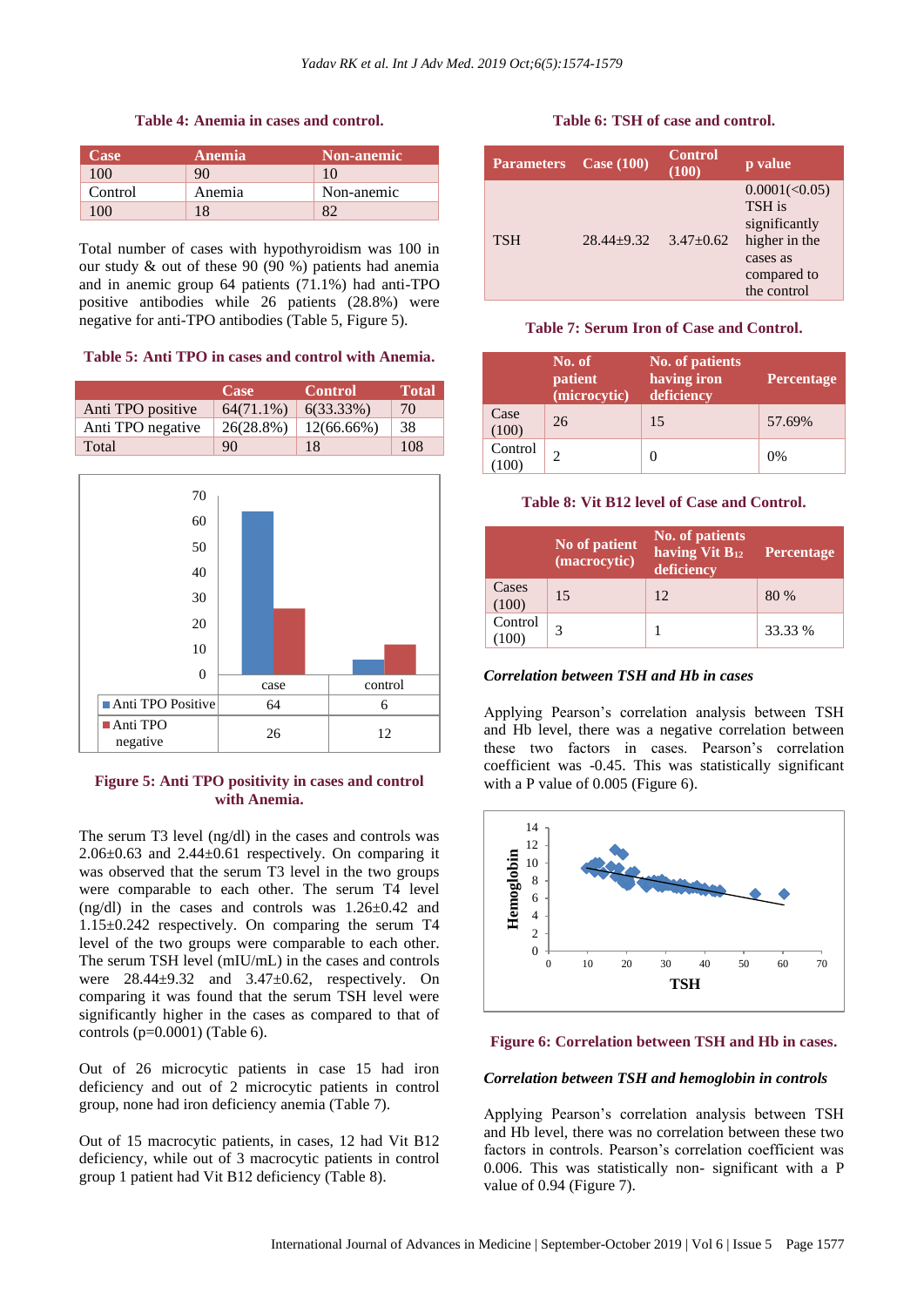

**Figure 7: Correlation between TSH and hemoglobin in controls.**

# **DISCUSSION**

In this study it is observed that hypothyroidism is more common in females as compared to males. These findings are similar to the Mehmet E et al.,  $2012$  study.<sup>7</sup> in which sex distribution revealed that the proportion of males and females in the hypothyroid group were 12% and 88% respectively while in the control group the proportion was 16% and 84% respectively. According to the study by Das C et al.<sup>1</sup> it was found that  $70\%$  of the subjects were female .In accordance with the previous studies it can be concluded that the prevalence of anemia in hypothyroid patients is higher in the female population compared to males. This can be multifactorial mainly caused by monthly menstrual blood loss in the females. The complaints of fatigue, tiredness, dyspnea on exertion and generalized weakness occur more frequently in the hypothyroid patients as compared to the controls in this study.

The hemoglobin levels in the hypothyroid patients was lower (10.13 gm %) compared to the controls (12.32)  $gm\%$ ), in this study. In a study by Mehmet E et al.<sup>7</sup> it was found that the hemoglobin level in the hypothyroid subjects and control groups was 11.9 and 12.8 gm% respectively and it was lower in the hypothyroid subjects.<sup>7</sup> The mean hemoglobin levels of the hypothyroid and control groups was 12.2 and 13.6 gm%, in the study by Dorgalaleh A et al,  $2013$  study.<sup>8</sup>

The study of RBC morphology in this study revealed that the 59% of cases and 95 % of controls were having normocytic normochromic RBCs. Microcytic hypochromic RBCs were greater in the hypothyroid patients (26%) than in the controls (2%). Thus, study of RBC morphology revealed greater abnormalities in the hypothyroid population.

The mean serum TSH levels in our study were 28.44 mIU/ml in cases and 3.47mIU/ml in the controls. The serum TSH levels were significantly higher in the hypothyroid patients compared to the controls. These findings were comparable to findings of the study by

Mehmet E et al.<sup>7</sup> In a study by Mehmet E et al.<sup>6</sup> it was found that the mean serum TSH levels in the hypothyroid group and control group was 43.1 and 1.7 mIU/mL, respectively and the serum TSH levels were higher in the hypothyroid group compared to the control group. In the study by Dorgalaleh A et al.<sup>8</sup> the mean serum TSH levels were 4.97 and 2.6 mIU/ml, respectively in the hypothyroid and control groups respectively. In the present study there was negative correlation between TSH levels and hemoglobin levels in cases. Such findings were also seen in a study conducted by Dorgaleleh et al.<sup>8</sup> where a decreased level of hemoglobin was seen in hypothyroid population with raised TSH as compared to the total population. It was observed in this study that, 26 out of 100 patients in the cases were having microcytic aneamia and 56.79% of them were found to have aneamia due to iron deficiency although only 2 patients of the control population had microcytic anemia and out of which no patients were found to have iron deficiency.

In this study it was observed that 15 patients in cases were found to have macrocytic anemia out of which 80% patients were found to have Vit B12 deficiency and in the control group only 3% had macrocytic anemia and out of which 33.33% people were having Vit B12 deficiency.

The results of the direct and indirect Coomb's test were similar in the hypothyroid and control subjects in this study. TPO antibodies were positive in the 64% of the cases and 6% of the controls and incidence in the hypothyroid cases was higher than in the controls. These findings were similar to the studies by Mehmet E et al, and Das C et al.<sup>1,7</sup> In a study by Mehmet E et al, TPO antibody positivity was observed in 100% hypothyroid subjects and 22.5% controls. In the study by Das C et al, TPO antibody was positive in 58.3% cases.

Thus, presence of TPO antibodies should be evaluated in the patients with a risk for development of hypothyroidism. It was found that higher incidence of anti-TPO antibodies was in anemic cases compared to the anemic controls. Previous studies have not shown association of TPO antibodies with that of anemia among the hypothyroid patients. This is a significant finding in this study which will help predict the risk of anemia in hypothyroid patients with anti-TPO antibodies.

#### **CONCLUSION**

Gender wise distribution was similar in both the groups of cases and control with females 88% and 85% males were 12% and 15% in cases and control respectively. Although maximum patients and control where in 26 to 35 years age group but there is no significant difference among different age groups of case and control group. From the present study it can be concluded that the prevalence of anemia in hypothyroid patients is higher in the female population compared to males. The hemoglobin levels in the hypothyroid patients was lower (10.13 gm %) compared to the controls (12.32 gm%), in